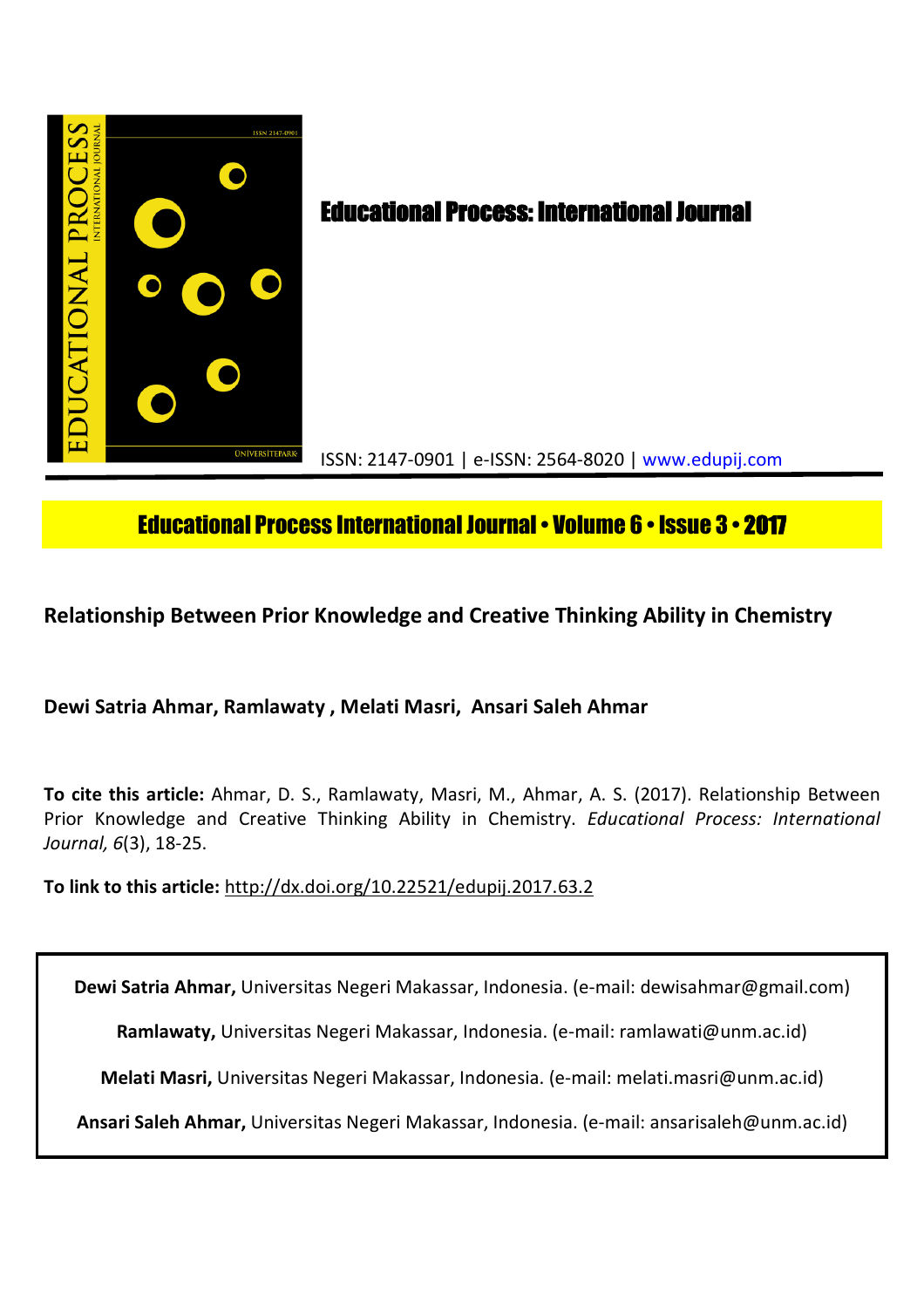# **Relationship Between Prior Knowledge and Creative Thinking Ability in Chemistry**

# D. SATRIA AHMAR, RAMLAWATY, MELATI MASRI and A. SALEH AHMAR

# **Abstract**

This study aims to determine the relationship between prior knowledge and creative thinking ability of  $11<sup>th</sup>$  Grade science students. This research is ex post facto. The population for this research was  $11<sup>th</sup>$  Grade science students at a public school in Takalar, Indonesia, and consisted of 39 classes with a total enrollment of 1,537 students. In selecting the sample, the study employed stratified purposive random sampling technique in order to select 134 of the  $11<sup>th</sup>$  Grade science students (from SMAN 1 Takalar, SMAN 3 Takalar, SMAN 1 Polongbangkeng Selatan, and SMAN 3 Polongbangkeng Utara). The data was collected by using a prior knowledge test that consisted of 16 items ( $\alpha$  = 0.883) and a verbal creativity test consisting of 18 items ( $\alpha$  = 0.808). Data were analyzed using correlation and regression analysis. The coefficient correlation between the two variables is 0.619 with  $p = 0.000$  ( $p < 0.05$ ). This value indicates the existence of a relationship between prior knowledge and creative thinking ability in chemistry students and that there is a positive relationship between the two variables.

**Keywords:** prior knowledge, creative thinking ability, chemistry.



 $\sum$ **Yef** DOI: 10.22521/edupij.2017.63.2

EDUPIJ • ISSN 2147-0901 • e-ISSN 2564-8020 Copyright © 2017 by ÜNİVERSİTEPARK edupij.com

………………………………………........….....………………………………...……………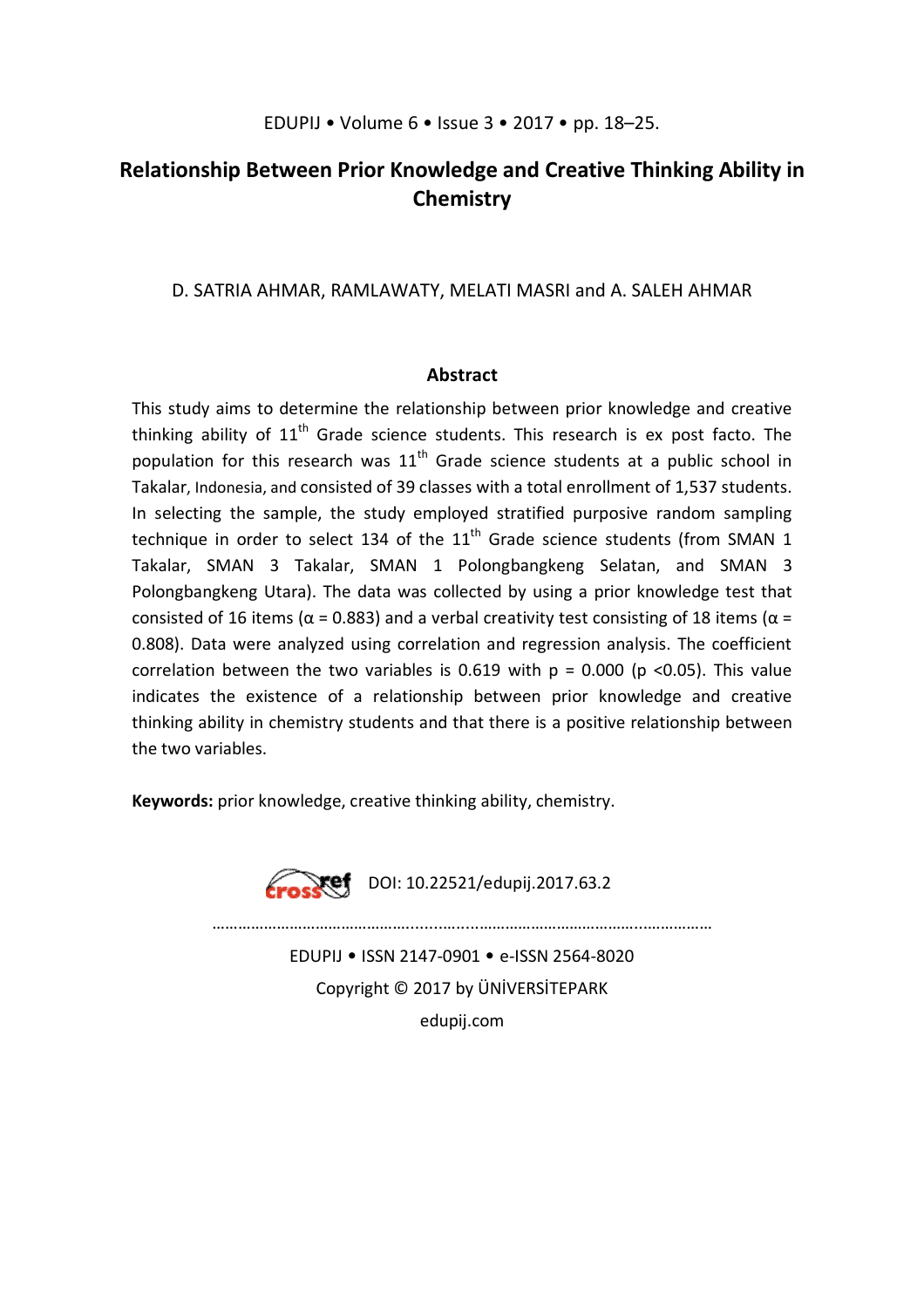## **Introduction**

Creativity is indispensable for the development of a nation, as through creativity each nation can compete with other nations. The Indonesian Act No. 20 (2003) on the National Education System detailed the goal to develop students to become people of faith who fear God Almighty, and who are noble, healthy, knowledgeable, skilled, creative, independent, and who are democratic and accountable citizens. Based on the Act, one aspect that needs to be developed in the educational process is the creativity of learners.

Based on the National Education goals, the development of creativity in learners is one part of teaching and learning in schools. Thus, chemistry, as one of the subjects taught in schools, can be used as a means to develop the creativity of learners. Creativity in learning chemistry, among other things, is required in terms of completing challenging problems, problems related to the application of chemistry in everyday life, and in the trials or experiments and scientific methods related to chemistry. This is consistent with the statement of Mulyasa (2009), that chemistry is one of the Natural Sciences that closely matches the trials or experiments, as well as other scientific methods, that can provide experiences for learners to perform hypothesis testing. This can be achieved by designing experiments through the installation of instruments, retrieval, processing, interpretation of data, and presenting the results of experiments both orally and in writing. This statement shows that in studying chemistry, it requires a degree of creativity or creative thinking ability of the students. Therefore, creative thinking abilities can be developed through the study of chemistry, and it is one of the responsibilities of chemistry teachers to develop the creative thinking skills of learners.

In general, chemistry teachers, including those in Takalar, South Sulawesi Province, Indonesia, have made various efforts to develop the creative thinking skills of learners; for example, by using a variety of models and instructional media, such as problem-based learning and animated media in their teaching of chemistry. However, the expected outcome has not yet been maximized. This statement is supported by data from one of the high schools in Takalar which shows that the average value of creative thinking abilities of students in hydrocarbon material is 44.41.

Based on the aforementioned state, it should be noted that efforts made by teachers would be meaningless if the learners themselves, as the subject of study, do not involve themselves or do not actively participate in the learning process. Therefore, studies are needed as to the related variables that contribute to the creative thinking ability of students.

Research by Groncher, Johri, Kothaneth, and Lohani (2009) showed that prior ability contributed to the ability of learners to make new engineering design solutions. Prior ability can be defined as the ability possessed by learners who are used to facilitating the acquisition, organization, and rephrasing of new knowledge (Sanjaya, 2012). However, prior ability of each learner is potentially different. These differences affect how they are presented, interpreted, and managed. The differences in processing and integrating new information can influence remembering, thinking, applying, and creating new knowledge (Yaumi, 2013). Therefore, prior ability affects the capability of learners in thinking, and it can be said that prior ability determines the creative thinking ability of students (Semiawan, Putrawan and Setiawan, 2004; Sugiyono, 2009, 2011; Suharnan, 2005; Uno, 2012; Uyanto, 2009; Walgito, 2004; Widyastono, 2009).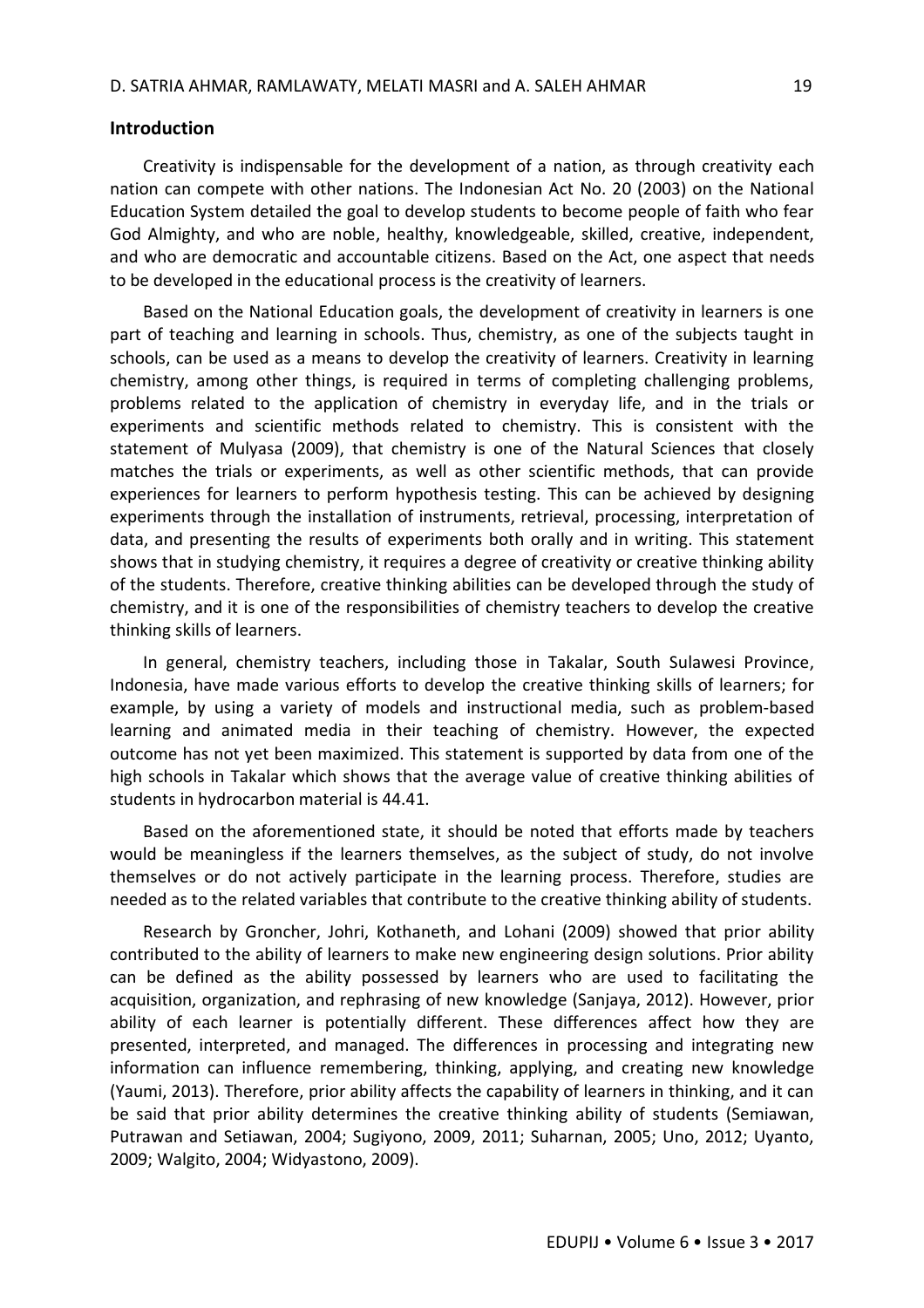Anwar and Rasool (2012) argue that everyone has differences in their creativity, background, motivation, ability, and also differences in their response. Because of these reasons, Anwar and Rasool (2012) conducted a study comparing the creative thinking ability of students of high and low achievers. The results showed no difference in the ability of creative thinking among learners of high and low achievers, but the students were all female and came from a town which has the ability to think creatively better. The results of the study by Groncher et al. (2009) and the opinion of Anwar and Rasool (2012) can be considered in examining the relationship between creative thinking ability and prior knowledge.

# **Methodology**

Reviewed based on the data, this study employed the quantitative research method. Based on this research, data retrieval is ex post facto research as this research is used to explain the existence of relationship of each variable.

The population in this research were a total of 1,537 science students attending the  $11<sup>th</sup>$  Grade of a State High School in Takalar Regency, South Sulawesi Province, Indonesia, during the 2013-2014 academic year. Sampling employed the purposive stratified random sampling technique. This sampling technique was chosen because the population is not homogeneous and stratified for several high schools in Takalar, and it divisible into highperforming and low-performing schools at different locations both within and outside the city. In order to research data more representative of the population, two schools within the city and two schools outside of the city were selected.

The Department of Education, Culture, Youth and Sports for Takalar advised that the schools located within the city are high-performing schools and schools outside of the city are low-performing schools. Thus, the sample selected for this study was SMAN 1 Takalar, SMAN 3 Takalar, SMAN 1 Polongbangkeng Selatan, and SMAN 1 Polongbangkeng Utara. The 11<sup>th</sup> Grade Science 1 students from each school were selected as the sample. The reason for this sample selection is due to existing SMA Takalar determination of students based on their ability level. Thus, the number of samples in this study were 134 students.

The variable in this study is the students' prior ability and creative thinking ability in chemistry. Prior ability is the prerequisite knowledge possessed by students in order to learn the concepts of acid-base measured using a cognitive test that includes the abilities of remembering (C1), understanding (C2), and applying (C3). Creative thinking ability of students is the ability of learners in completing a verbal creativity test which is based on the cognitive dimension, and includes: fluency, and flexible, original and elaborative thinking.

The instrument applied in this study consists of prior ability tests, and tests of verbal creativity. The test for prior ability was arranged in the form of multiple-choice questions which includes materials related to the acid-base concept such as the periodic system and atomic structure, reaction rate, and chemical equilibrium. The verbal creativity test was arranged as an essay test that consists of six sub-tests that assess based on the beginning of the word, arrangement of words, forming sentences of three words, use of the same properties, to various uses, and what the consequences are. Sub-tests are taken as the basis to determine the ability learners' creative thinking, and includes the ability for fluency, flexibility, original and elaborate thinking. A validity test was performed by testing the content validity and the empirical validity.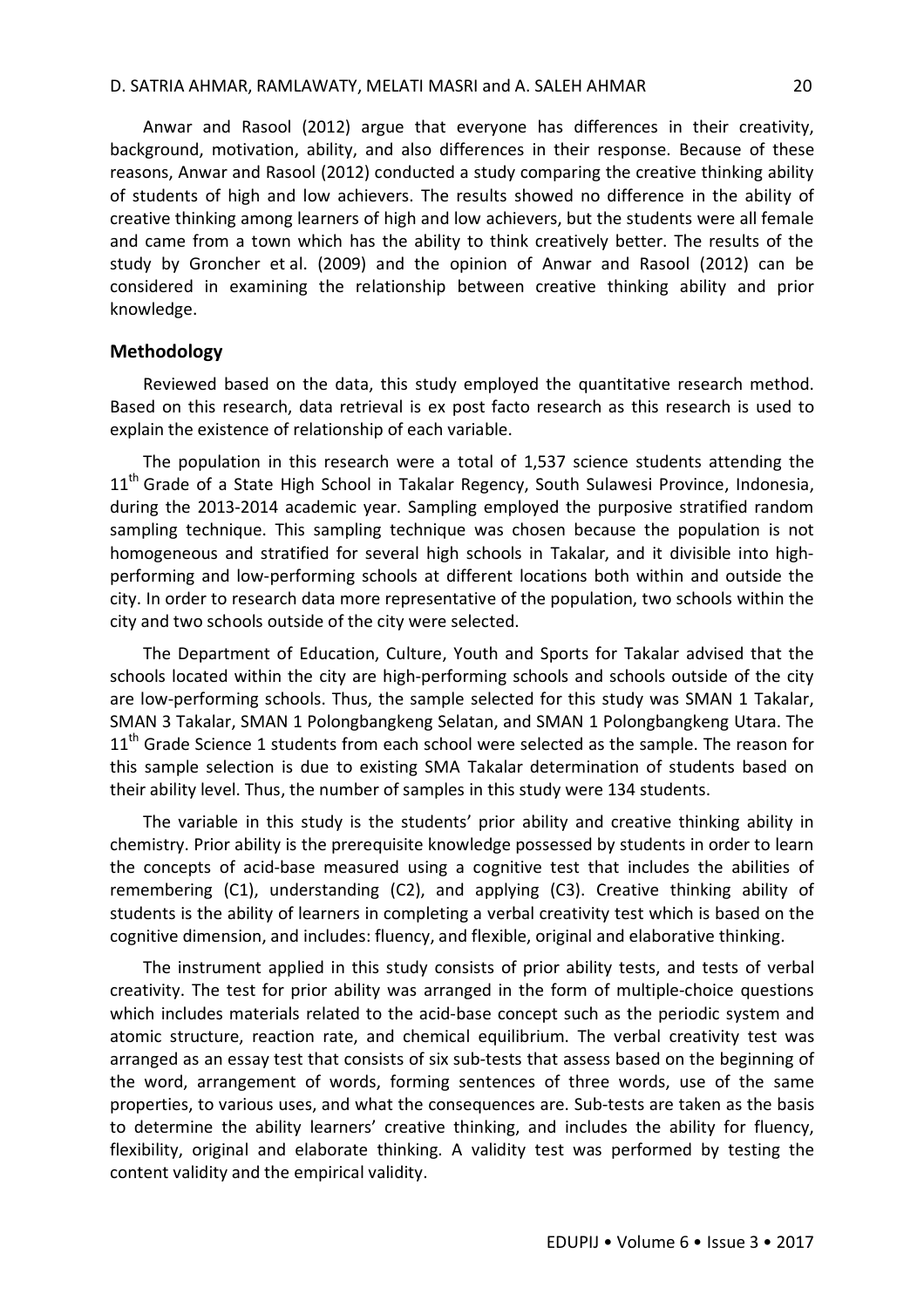Content Validity was tested by seeking the opinion of two experts with regard to the appropriateness of the indicators and the instruments' developed grains; whereas, for testing the empirical validity, one test was carried out with the instrument at one of the schools in the population that was not included in the study sample, and then factor analysis was conducted using product moment correlation. Reliability testing used the Cronbach Alpha formula.

After having tested the validity and reliability, it was noted that the prior ability tests used in the study consisted of 16 items and a Cronbach Alpha reliability coefficient of 0.883. Meanwhile, the verbal creativity test used 18 items and a Cronbach Alpha reliability coefficient of 0.808.

The data obtained in this study were analyzed using the technique of Pearson product moment correlation and regression analysis. The technique of the Pearson product moment correlation was used to test the hypotheses, and regression analysis is used to determine the contribution of prior ability on the ability of creative thinking in chemistry.

#### **Results**

#### *Description of student prior ability*

The result of descriptive analysis for prior ability indicates that the prior ability of learners in Takalar have a minimum score of 6, a maximum score of 100, an average score of 53.5, median 50, mode 38, and a standard deviation of 26.7. The results of a descriptive analysis of the prior ability of students is presented in Table 1. The distribution of data frequency by category of prior ability low, middle, and high can be seen in Table 2. In Table 2, it appears that the highest frequency of prior ability is 71 learners in the middle category. Therefore, it can be concluded that in general, the prior ability of learners in Takalar is situated in the middle category. Description of the average value for each aspect of prior knowledge can be seen in Table 3. It can be seen that the understanding (C2) aspect has the highest score. More clearly, the average value for each aspect for each school can be seen in Figure 1.

| <b>Table 1.</b> Descriptive Statistic of Students Prior Ability |                        |  |
|-----------------------------------------------------------------|------------------------|--|
| <b>Statistic</b>                                                | <b>Statistic Score</b> |  |
| Minimum score                                                   | 6.0                    |  |
| Maximum score                                                   | 100.0                  |  |
| Ideal score                                                     | 100.0                  |  |
| Mean score                                                      | 53.5                   |  |
| Median                                                          | 50.0                   |  |
| Modus                                                           | 38.0                   |  |
| Standard deviation                                              | 26.7                   |  |

| Table 2. Frequency Distribution of Students Prior Ability |               |    |
|-----------------------------------------------------------|---------------|----|
| Category                                                  | Interval      |    |
| Low                                                       | < 26.7        | 30 |
| Middle                                                    | $26.7 - 80.2$ | 71 |
| High                                                      | > 80.2        | 33 |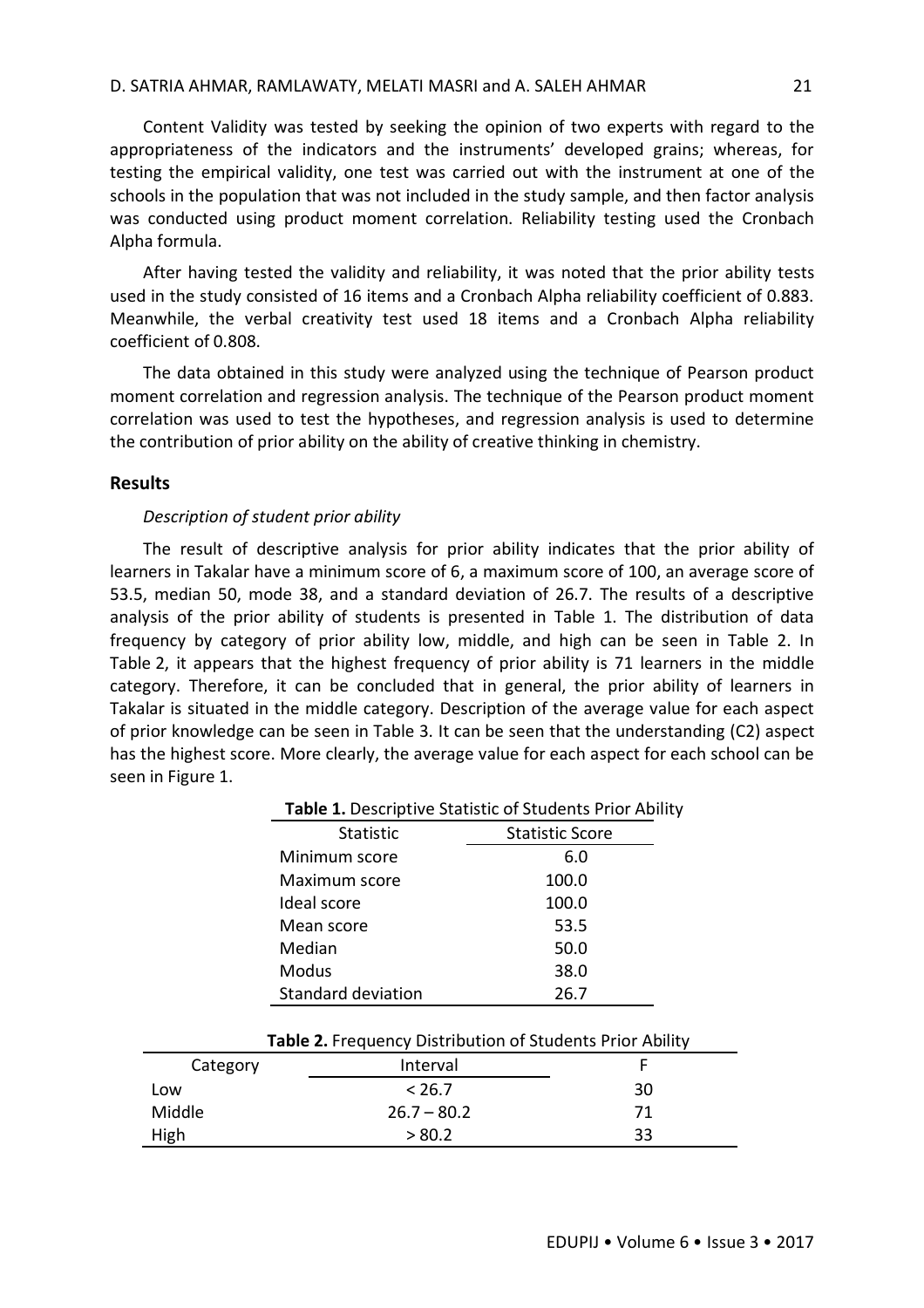| Aspect of prior ability | Average value |
|-------------------------|---------------|
| Remembering (C1)        | 9.8           |
| Understanding (C2)      | 28.5          |
| Applying (C3)           | 13 7          |



**Table 3.** Average Value of Each Aspect of Prior Ability



## *Description of creative thinking ability of students*

The results of the descriptive statistical analysis of students' creative thinking ability through verbal creativity tests indicate a minimum score of 16, a maximum score of 93, an average score of 48.6, median 42, mode 20, and a standard deviation of 23.9. The results of the analysis of students' creative thinking ability based on verbal creativity tests are presented in Table 4.

The frequency distribution of creative thinking ability through verbal creativity tests with categories of low, middle, and high can be seen in Table 5. It can be seen that the highest frequency of creative thinking skills through the verbal creativity test is 82, which is in the middle category. So it can be concluded that in general, the creative thinking ability of learners in Takalar is in the middle category.

Description of the average value for each aspect of the verbal creative thinking abilities can be seen in Table 6. It can be seen that the fluency aspect of creative thinking has the highest average. More clearly, the average value for each aspect of the creative thinking abilities at each school can be seen in Figure 2.

|  |  | Table 4. Descriptive Statistics for Students' Creative Thinking Ability |  |  |
|--|--|-------------------------------------------------------------------------|--|--|
|--|--|-------------------------------------------------------------------------|--|--|

| <b>Statistics</b>  | <b>Statistic Score</b> |
|--------------------|------------------------|
| Minimum Score      | 16.0                   |
| Average Score      | 48.6                   |
| Median             | 42.0                   |
| Mode               | 20.0                   |
| Standard deviation | 23.9                   |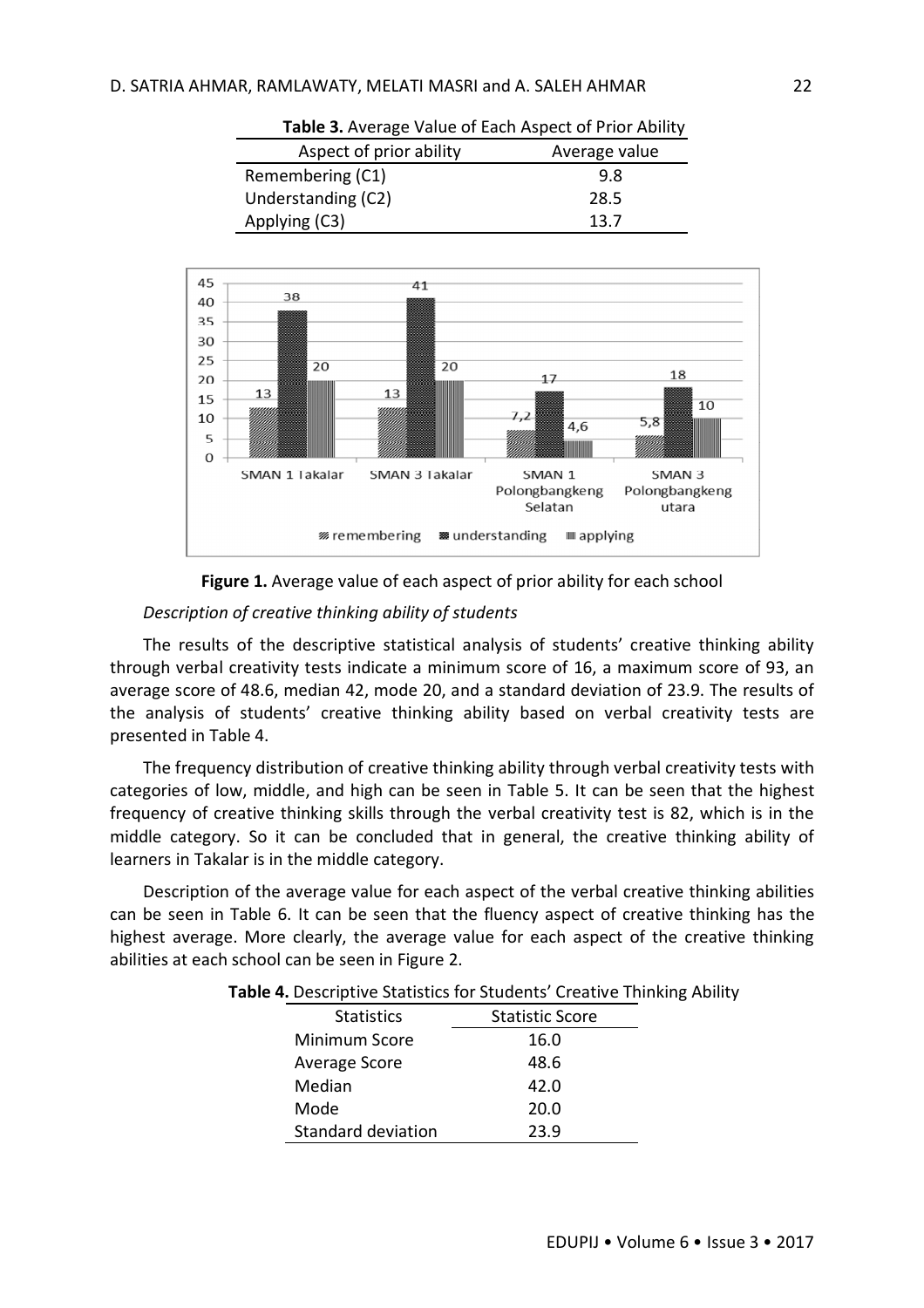| <b>TODIC STITCHNOLOGY DISCRIPTION OF SCHOOLICS CREATED FINITIALLY ANDREY</b> |                   |           |
|------------------------------------------------------------------------------|-------------------|-----------|
| Category                                                                     | Interval          | Frequency |
| Low                                                                          | < 90.058          | 32        |
| Middle                                                                       | $90.058 - 124.42$ | 82        |
| High                                                                         | >124.42           | 20        |

**Table 5.** Frequency Distribution of Students' Creative Thinking Ability

| Table 6. Average Value Aspects of Creative Thinking |               |  |
|-----------------------------------------------------|---------------|--|
| Aspect of creative thinking                         | Average value |  |
| Fluency of thinking                                 | 36.0          |  |
| Flexibility and originality of thinking             | 7.7           |  |
| Elaboration of thinking                             | 2.5           |  |





#### *Correlation between prior knowledge and creative thinking ability*

From the data processing, the coefficient correlation between prior knowledge and creative thinking ability using the Pearson Product Moment technique is 0.619, with a significance value of 0.000  $\lt \alpha$ . It means that the presented hypotheses are accepted, or there is a relationship between prior knowledge and the creative thinking ability of students.

Regression analysis showed that the value of the variable constant prior ability and the creative thinking ability is 18.885 and the value of the regression coefficient is 0.556. Thus, the pattern of the relationship between prior ability and creative thinking ability can be expressed in the equation of the regression line:  $\hat{Y} = 18.885 + 0.556 X_1$ 

# **Conclusion and Discussion**

The result of analysis descriptive showed that the prior knowledge of Takalar learners was in the middle category. Results of this study illustrates that learners in Takalar have sufficient ability in terms of remembering, understanding, and applying their knowledge in order to gain further knowledge.

Based on the analysis of the average value of each aspect of prior knowledge, it can be seen that the understanding aspect has the highest average and the remembering aspect has the lowest average. This value indicates that learners in Takalar have the ability to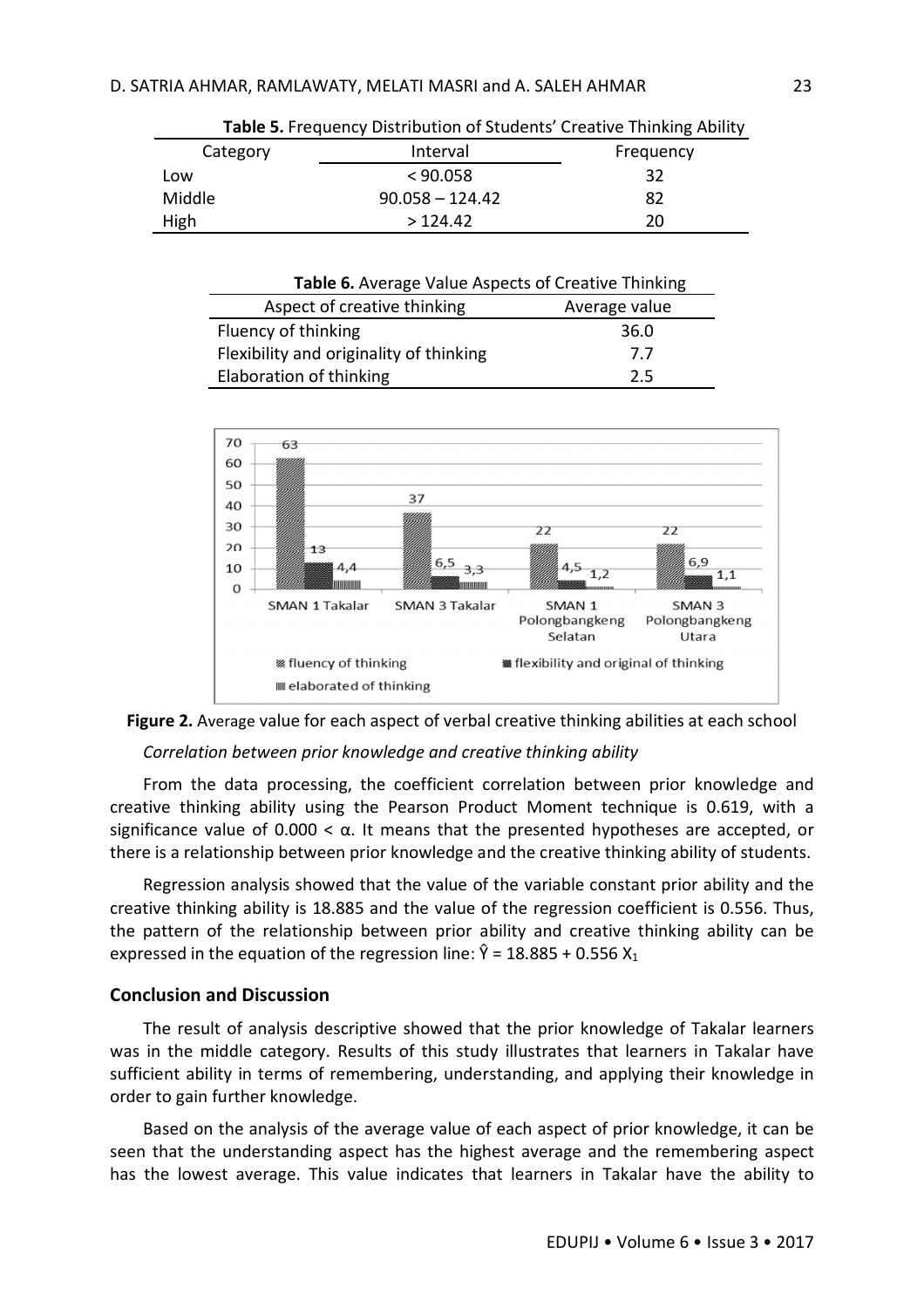understand more than the ability to remember. Of the four schools that participated in the study, the average value of achievement for each aspect of prior knowledge at highperforming schools located in the city is higher than that for low-performing schools located outside of the city. The result of descriptive analysis also showed that creative thinking ability of learners in Takalar is in the middle category, and that the fluency aspect of thinking has the highest average whilst the elaboration of thinking aspect has the lowest average. This means that learners in Takalar have fluency of thinking. Each school presented a different average value for each aspect of creative thinking ability, but the high-performing schools located in the city have higher average values than the low-performing schools outside of the city. This is because the high-performing schools located in the city had study groups and performed tutoring, while the low-performing schools located outside of the city offered no form of tutoring. Tutoring affects the ability of learners as they learn through the additional practice and further develop their prior knowledge. The result of this study corresponds to the results of the study by Anwar and Rasool (2012), who stated that students from city institutions had the ability to think more creatively than students from outside the city (Al-Hajjaj, 2010; Cameroon and Bryan, 1992; Mariati, 2006; Munandar, 2009; Prawiradilaga, 2009; Purwanto, 2011; Raehana, 2013).

The results of correlation analysis showed a relationship between the prior ability of students and their creative thinking ability. The coefficient correlation between these variables is 0.619. This value indicates that the direction of the relationship between prior knowledge and creative thinking ability is positive. It means that the learners who have higher prior knowledge have higher creative thinking ability. Conversely, learners who have lower prior knowledge have lower creative thinking ability.

The results of regression analysis indicate that the pattern of the relationship between the variables of prior knowledge and creative thinking ability is  $Y1 = 18.885 + 0.556 X1$ . The pattern of the regression equation provides the information that each unit of change in the score of prior ability leads to changes in creative thinking ability score by 0.556. In addition, the coefficient of determination (R square) between the two variables is 0.384. This value explains 38.4% variance of the creative thinking ability variable as explained by prior ability and 62.6% influenced by other variables.

The results of the analysis of the average value for each aspect of the initial capabilities and aspects of creative thinking abilities found that, at the beginning, prior knowledge variables and aspects of understanding had average values that were the highest among the other aspects. The creative thinking ability variable and the fluency aspect of thinking had the highest average value. In terms of these aspects, it can be said that there is a relationship between prior knowledge and verbal creative thinking abilities, as the understanding aspect in prior ability makes students more fluent in expressing words or phrases in verbal creativity testing. In summary, there is a relationship between prior knowledge and creative thinking ability in the learning of chemistry.

# **Notes**

Corresponding author: ANSARI SALEH AHMAR